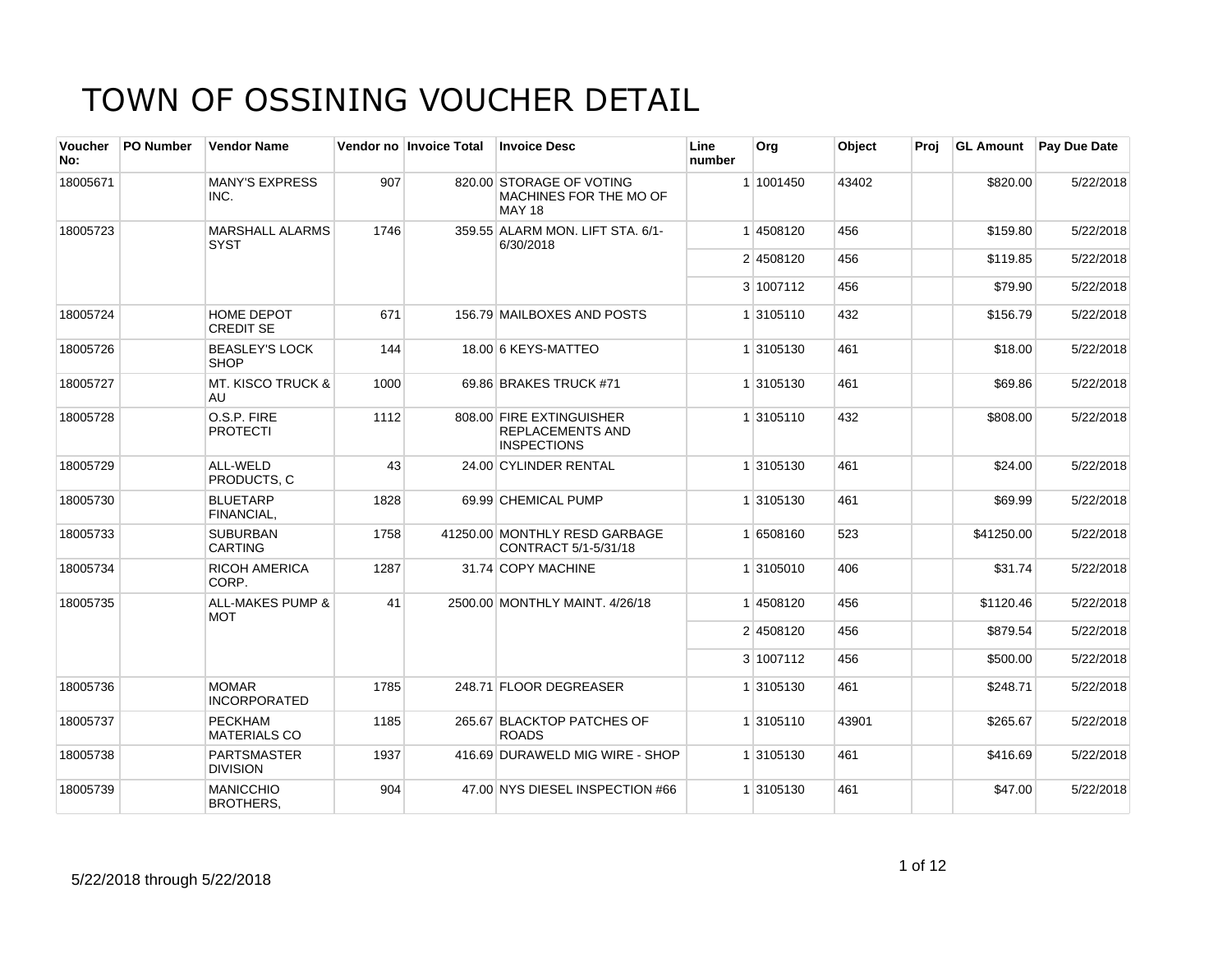| Voucher<br>No: | <b>PO Number</b>  | <b>Vendor Name</b>                    |      | Vendor no Invoice Total | <b>Invoice Desc</b>                                                         | Line<br>number | Org       | Object | Proi |           | <b>GL Amount</b> Pay Due Date |
|----------------|-------------------|---------------------------------------|------|-------------------------|-----------------------------------------------------------------------------|----------------|-----------|--------|------|-----------|-------------------------------|
| 18005787       |                   | <b>ZEP SALES AND</b><br><b>SERVIC</b> | 2010 |                         | 946.98 ORANGE CLEANER TO<br><b>REMOVE BLACK TOP OFF</b><br><b>EQUIPMENT</b> |                | 1 3105110 | 43901  |      | \$946.98  | 5/22/2018                     |
|                | 18005824 20180064 | <b>NATIONAL</b><br><b>STANDBY REP</b> | 1020 |                         | 8925.00 INV# 16601-16603-16605-16607<br>-16609-16611-16685                  |                | 1 4508120 | 456    |      | \$8925.00 | 5/22/2018                     |
| 18005831       |                   | <b>NATIONAL</b><br><b>STANDBY REP</b> | 1020 |                         | 206.80 PARTS FOR GENERATOR<br>ANNUAL SERVICE MYSTIC                         |                | 14508120  | 456    |      | \$206.80  | 5/22/2018                     |
| 18005832       |                   | <b>NATIONAL</b><br><b>STANDBY REP</b> | 1020 |                         | 128.45 PARTS FOR GENERATOR<br>ANNUAL SERVICE FOX HILL                       |                | 1 4508120 | 456    |      | \$128.45  | 5/22/2018                     |
| 18005834       |                   | <b>NATIONAL</b><br><b>STANDBY REP</b> | 1020 |                         | 251.42 PARTS FOR GENERATOR<br><b>ANNUAL SERVICE</b><br><b>CROTONVILLE S</b> |                | 14508120  | 456    |      | \$251.42  | 5/22/2018                     |
| 18005835       |                   | <b>NATIONAL</b><br><b>STANDBY REP</b> | 1020 |                         | 95.18 PARTS FOR GENERATOR<br>ANNUAL SERVICE FAWN<br><b>COURT</b>            |                | 1 4508120 | 456    |      | \$95.18   | 5/22/2018                     |
| 18005836       |                   | <b>NATIONAL</b><br><b>STANDBY REP</b> | 1020 |                         | 403.26 PARTS FOR GENERATOR<br><b>ANNUAL SERVICE PARKER</b><br><b>BALE</b>   |                | 1 4508120 | 456    |      | \$403.26  | 5/22/2018                     |
| 18005837       |                   | <b>NATIONAL</b><br><b>STANDBY REP</b> | 1020 |                         | 106.17 PARTS FOR GENERATOR<br>ANNUAL SERVICE WHITETAIL                      |                | 1 4508120 | 456    |      | \$106.17  | 5/22/2018                     |
| 18005838       |                   | <b>NATIONAL</b><br><b>STANDBY REP</b> | 1020 |                         | 226.67 PARTS FOR GENERATOR<br>ANNUAL SERVICE NORTH<br><b>STATE RD</b>       |                | 14508120  | 456    |      | \$226.67  | 5/22/2018                     |
| 18005925       |                   | SAVAD CHURGIN,<br><b>LLP</b>          | 2682 |                         | 202.49 2013-2016ASMNT YRS TAX<br>CERT REF 98.10-1-63 MJV RLT                |                | 1 1001930 | 45802  |      | \$202.49  | 5/22/2018                     |
| 18005926       |                   | CAMDEN GROUP,<br>INC.                 | 234  |                         | 1500.00 2017 TOWN OF OSSINING<br><b>FIXED ASSETS</b>                        |                | 1 1001320 | 450    |      | \$525.00  | 5/22/2018                     |
|                |                   |                                       |      |                         |                                                                             |                | 2 2001320 | 450    |      | \$300.00  | 5/22/2018                     |
|                |                   |                                       |      |                         |                                                                             |                | 3 3101320 | 450    |      | \$525.00  | 5/22/2018                     |
|                |                   |                                       |      |                         |                                                                             |                | 4 4501320 | 450    |      | \$150.00  | 5/22/2018                     |
| 18005969       |                   | OSSINING<br><b>HARDWARE CO</b>        | 1138 |                         | 59.38 HEAVY DUTY GARBAGE BAGS                                               |                | 1 3208810 | 432    |      | \$59.38   | 5/22/2018                     |
| 18005970       |                   | <b>OSSINING</b><br><b>HARDWARE CO</b> | 1138 |                         | 26.09 SUPPLIES FOR DALE<br><b>CEMETERY</b>                                  |                | 1 3208810 | 432    |      | \$26.09   | 5/22/2018                     |
| 18005971       |                   | <b>OSSINING</b><br><b>HARDWARE CO</b> | 1138 |                         | 38.97 BAGGED HAY FOR DALE<br><b>CEMETERY</b>                                |                | 1 3208810 | 432    |      | \$38.97   | 5/22/2018                     |
| 18005972       |                   | <b>OSSINING</b><br>HARDWARE CO        | 1138 |                         | 74.96 SUPPLIES FOR DALE<br><b>CEMETERY</b>                                  |                | 1 3208810 | 432    |      | \$74.96   | 5/22/2018                     |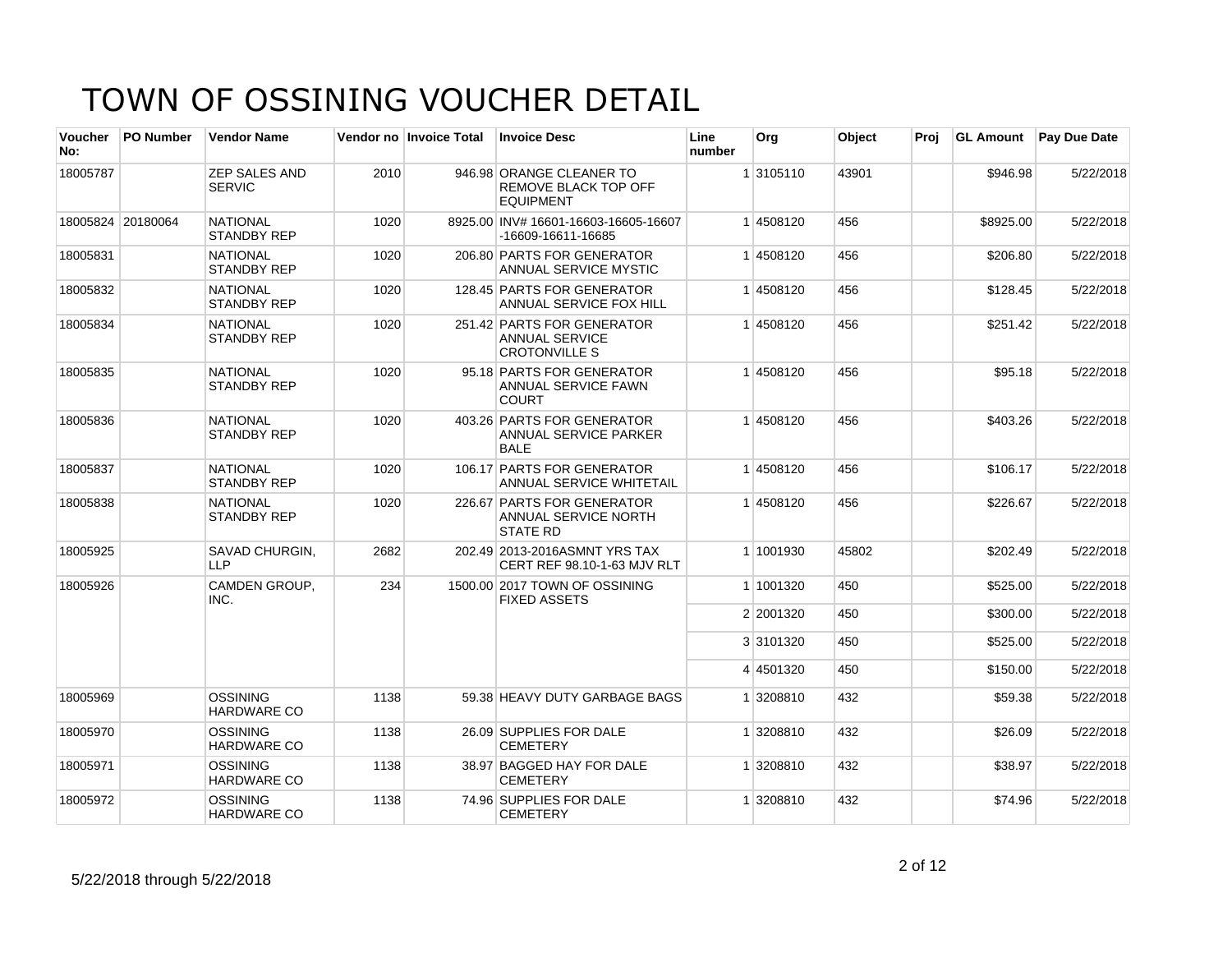| <b>Voucher</b><br>No: | <b>PO Number</b>  | <b>Vendor Name</b>                        |      | Vendor no Invoice Total | <b>Invoice Desc</b>                                                        | Line<br>number | Org       | Object | Proj | <b>GL Amount</b> | <b>Pay Due Date</b> |
|-----------------------|-------------------|-------------------------------------------|------|-------------------------|----------------------------------------------------------------------------|----------------|-----------|--------|------|------------------|---------------------|
| 18005973              |                   | <b>OSSINING</b><br><b>HARDWARE CO</b>     | 1138 |                         | 13.49 SUPPLIES FOR DALE<br><b>CEMETERY</b>                                 |                | 3208810   | 432    |      | \$13.49          | 5/22/2018           |
| 18005974              |                   | <b>OSSINING</b><br>HARDWARE CO            | 1138 |                         | 10.00 RENTAL OF HEAT GUN FOR<br><b>DALE CEMETERY</b>                       |                | 1 3208810 | 432    |      | \$10.00          | 5/22/2018           |
| 18005975              |                   | OSSINING<br><b>HARDWARE CO</b>            | 1138 |                         | 52.49 SUPPLIES FOR DALE<br><b>CEMETERY</b>                                 |                | 1 3208810 | 432    |      | \$52.49          | 5/22/2018           |
| 18005976              |                   | OSSINING<br><b>HARDWARE CO</b>            | 1138 |                         | 181.30 SUPPLIES FOR DALE<br><b>CEMETERY</b>                                |                | 1 3208810 | 432    |      | \$181.30         | 5/22/2018           |
| 18005977              |                   | <b>OSSINING LAWN</b><br><b>MOWER</b>      | 1140 |                         | 29.99 OIL PACK FOR DALE<br><b>CEMETERY EQUIPMENT</b>                       |                | 1 3208810 | 432    |      | \$29.99          | 5/22/2018           |
| 18005978              |                   | <b>OSSINING LAWN</b><br><b>MOWER</b>      | 1140 |                         | 30.99 TRIMMER HEAD FOR DALE<br><b>CEMETERY</b>                             |                | 1 3208810 | 432    |      | \$30.99          | 5/22/2018           |
| 18005979              |                   | <b>OSSINING LAWN</b><br><b>MOWER</b>      | 1140 |                         | 351.99 SUPPLIES FOR DALE<br><b>CEMETERY</b>                                |                | 1 3208810 | 432    |      | \$351.99         | 5/22/2018           |
|                       | 18005980 20180034 | STEPHEN TILLY,<br><b>ARCHI</b>            | 1449 |                         | 1923.91 CEMETERY COTTAGE, 50%<br><b>ASSESSMENT WORK</b><br><b>COMPLETE</b> |                | 1 3708810 | 200    | 5207 | \$1923.91        | 5/22/2018           |
| 18005981              |                   | <b>MANICCHIO</b><br><b>BROTHERS.</b>      | 904  |                         | 15.00 CAR WASH -- DALE<br><b>CEMETERY SHARE</b>                            |                | 1 3208810 | 432    |      | \$15.00          | 5/22/2018           |
| 18005982              |                   | <b>CASTLE PLUMBING</b><br>& HE            | 269  |                         | 781.00 REPAIRS TO DALE CEMETERY<br><b>COTTAGE BATHROOM</b>                 |                | 1 3208810 | 432    |      | \$781.00         | 5/22/2018           |
| 18005983              |                   | <b>PINESBRIDGE</b><br><b>NURSERY</b>      | 1212 |                         | 369.00 FLOWERS FOR DALE<br><b>CEMETERY</b>                                 |                | 1 3208810 | 432    |      | \$369.00         | 5/22/2018           |
| 18005984              |                   | <b>SITEONE</b>                            | 2024 |                         | 111.57 MULCH MAT FOR DALE<br><b>CEMETERY</b>                               |                | 1 3208810 | 432    |      | \$111.57         | 5/22/2018           |
| 18006012              |                   | <b>STAPLES INC. &amp;</b><br><b>SUBSI</b> | 1439 |                         | 43.27 COPY PAPER /CC PAPER                                                 |                | 1 1001410 | 406    |      | \$43.27          | 5/22/2018           |
| 18006013              |                   | STAPLES INC. &<br><b>SUBSI</b>            | 1439 |                         | 2.78 PENS                                                                  |                | 1 1001410 | 406    |      | \$2.78           | 5/22/2018           |
| 18006014              |                   | <b>STAPLES INC. &amp;</b><br><b>SUBSI</b> | 1439 |                         | 89.67 PRINTER INK                                                          |                | 1 3105010 | 406    |      | \$89.67          | 5/22/2018           |
| 18006016              |                   | <b>STAPLES INC. &amp;</b><br><b>SUBSI</b> | 1439 |                         | 58.57 OFFICE SUPPLIES                                                      |                | 1 3105010 | 406    |      | \$58.57          | 5/22/2018           |
| 18006017              |                   | <b>PECKHAM</b><br><b>MATERIALS CO</b>     | 1185 |                         | 353.87 BLACK TOP                                                           |                | 1 3105110 | 43901  |      | \$353.87         | 5/22/2018           |
| 18006020              |                   | <b>ARCO CLEANING</b>                      | 76   |                         | 600.00 CONT4RACT CLEANING<br>SERVICE(NOTE RATE<br>INCREASE)                |                | 1 3105010 | 407    |      | \$600.00         | 5/22/2018           |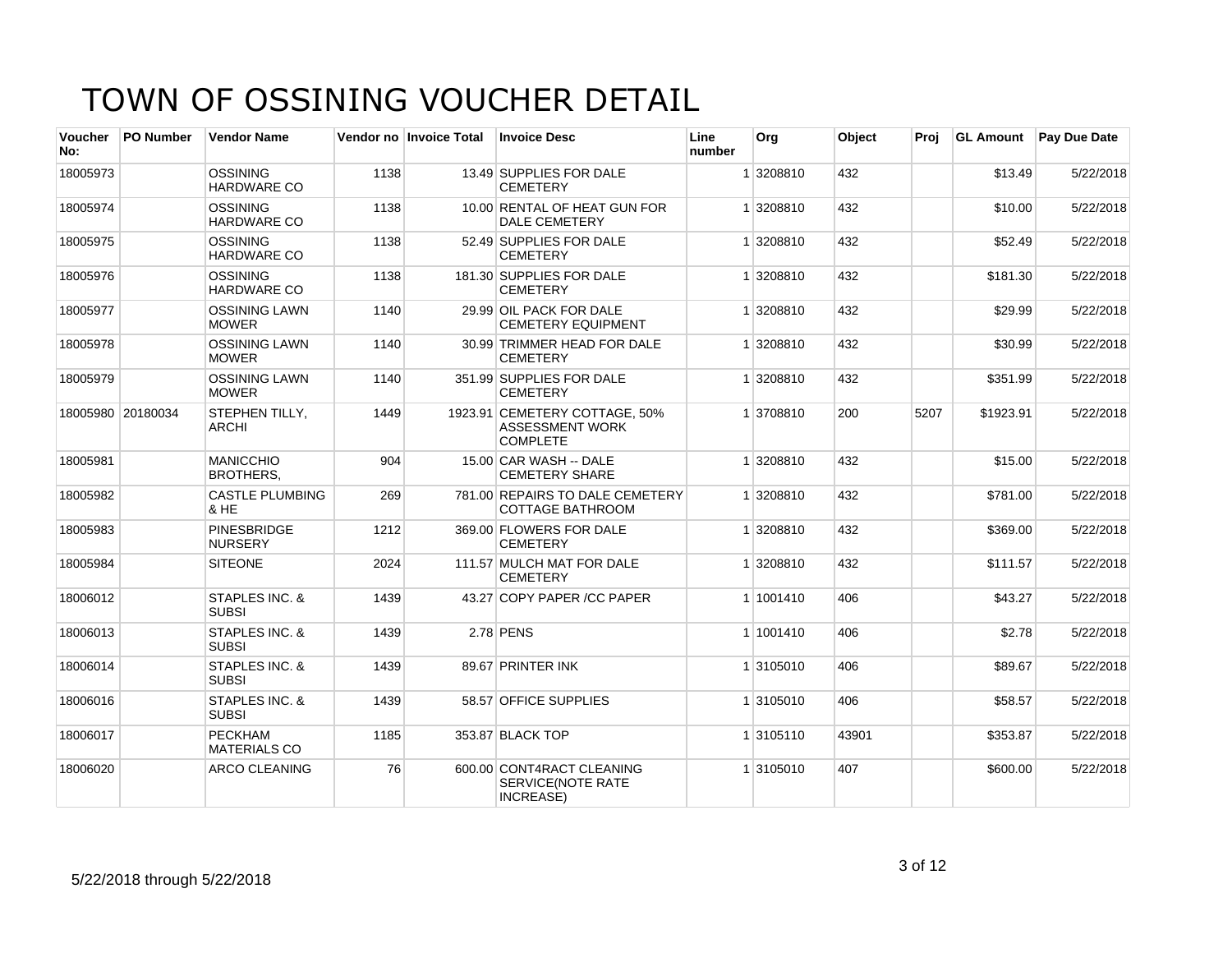| Voucher<br>No: | <b>PO Number</b> | <b>Vendor Name</b>                    |      | Vendor no Invoice Total | <b>Invoice Desc</b>                                                        | Line<br>number | Org       | Object | Proj | <b>GL Amount</b> | Pay Due Date |
|----------------|------------------|---------------------------------------|------|-------------------------|----------------------------------------------------------------------------|----------------|-----------|--------|------|------------------|--------------|
| 18006023       |                  | <b>CRYSTAL ROCK</b><br><b>WATER C</b> | 361  |                         | 16.92 OFFICE WATER                                                         |                | 1 3105010 | 483    |      | \$16.92          | 5/22/2018    |
| 18006024       |                  | DON - DRE<br><b>ELECTRIC</b>          | 425  |                         | 225.00 WIRING OF MILITARY MOBILE<br><b>GENERATOR</b>                       |                | 1 3105132 | 432    |      | \$225.00         | 5/22/2018    |
| 18006025       |                  | <b>MT. KISCO TRUCK &amp;</b><br>AU    | 1000 |                         | 624.09 BATTERY OIL FUEL                                                    |                | 1 3105130 | 461    |      | \$624.09         | 5/22/2018    |
| 18006026       |                  | <b>OPTIMUM -</b><br><b>CABLEVISIO</b> | 1129 |                         | 151.08 TV/INTERNET                                                         |                | 1 3105010 | 201    |      | \$151.08         | 5/22/2018    |
| 18006030       |                  | STAPLES INC. &<br><b>SUBSI</b>        | 1439 |                         | 60.49 ROUND MIRROR FOR LOBBY                                               |                | 1 1001110 | 406    |      | \$60.49          | 5/22/2018    |
| 18006031       |                  | STAPLES INC. &<br><b>SUBSI</b>        | 1439 |                         | 119.27 TONER, COUNTERFEIT PENS,<br><b>PAPER</b>                            |                | 1 1001110 | 406    |      | \$119.27         | 5/22/2018    |
| 18006032       |                  | <b>SUPERIOR</b><br><b>COMMUNICATI</b> | 1472 |                         | 580.00 TECHNICIAN MOVED LINES<br><b>BACK TO OLD PHONE</b><br><b>SYSTEM</b> |                | 1 1001110 | 407    |      | \$580.00         | 5/22/2018    |
| 18006033       |                  | CONTE, MARIO                          | 2641 |                         | 53.95 PROCESS SERVER- PEOPLE<br>V. THOMAS CRIMINAL<br><b>SUMMONS</b>       |                | 1 1001110 | 408    |      | \$53.95          | 5/22/2018    |
| 18006035       |                  | <b>COMPLUS DATA</b><br><b>INNOVAT</b> | 1815 |                         | 5772.64 COMPLUS COLLECTIONS FOR<br><b>APRIL 2018</b>                       |                | 1 1001130 | 400    |      | \$5772.64        | 5/22/2018    |
| 18006036       |                  | MALONE, ANN<br><b>CARROLL</b>         | 901  |                         | 16.60 REIMBURSEMENT- SENT<br>DOCUMENTS CERTIFIED MAIL                      |                | 1 1001110 | 405    |      | \$16.60          | 5/22/2018    |
| 18006037       |                  | <b>CUMMINS-ALLISON</b>                | 2002 |                         | 395.00 CONTRACT RENEWAL, DBS/<br>IMS LICENSE 4/8/18-4/7/19                 |                | 1 1001330 | 407    |      | \$395.00         | 5/22/2018    |
| 18006038       |                  | <b>RICOH AMERICA</b><br>CORP.         | 1287 |                         | 29.83 COPIER IMAGE CONTRACT<br>$3/4/18 - 4/3/18$                           |                | 1 1001330 | 407    |      | \$29.83          | 5/22/2018    |
| 18006039       |                  | <b>RICOH AMERICA</b><br>CORP.         | 1287 |                         | 38.97 COPIER IMAGE CONTRACT,<br>4/4/18-5/3/18                              |                | 1 1001330 | 407    |      | \$38.97          | 5/22/2018    |
| 18006040       |                  | STAPLES INC. &<br><b>SUBSI</b>        | 1439 |                         | 135.00 #10 ENVELOPES, 1500 QTY                                             |                | 1 1001330 | 406    |      | \$135.00         | 5/22/2018    |
| 18006041       |                  | <b>TELASCENT</b>                      | 2234 |                         | 3084.02 2018 T/C BILLS & BLUE<br><b>ENVELOPES</b>                          |                | 1 1001330 | 405    |      | \$3084.02        | 5/22/2018    |
| 18006042       |                  | STAPLES INC. &<br><b>SUBSI</b>        | 1439 |                         | 82.46 CYAN CARTRIDGE FOR SUP.<br><b>PRINTER</b>                            |                | 1 1001220 | 406    |      | \$82.46          | 5/22/2018    |
| 18006043       |                  | STAPLES INC. &<br><b>SUBSI</b>        | 1439 |                         | 22.72 GREENWORKS WIPES &<br>LEGAL PAPER (2 REAMS)                          |                | 1 1001220 | 406    |      | \$22.72          | 5/22/2018    |
| 18006044       |                  | <b>CIT TECHNOLOGY</b><br><b>FINAN</b> | 301  |                         | 179.00 SHARP COPIER FOR<br><b>BUILDING DEPARTMENT</b>                      |                | 1 2003620 | 407    |      | \$179.00         | 5/22/2018    |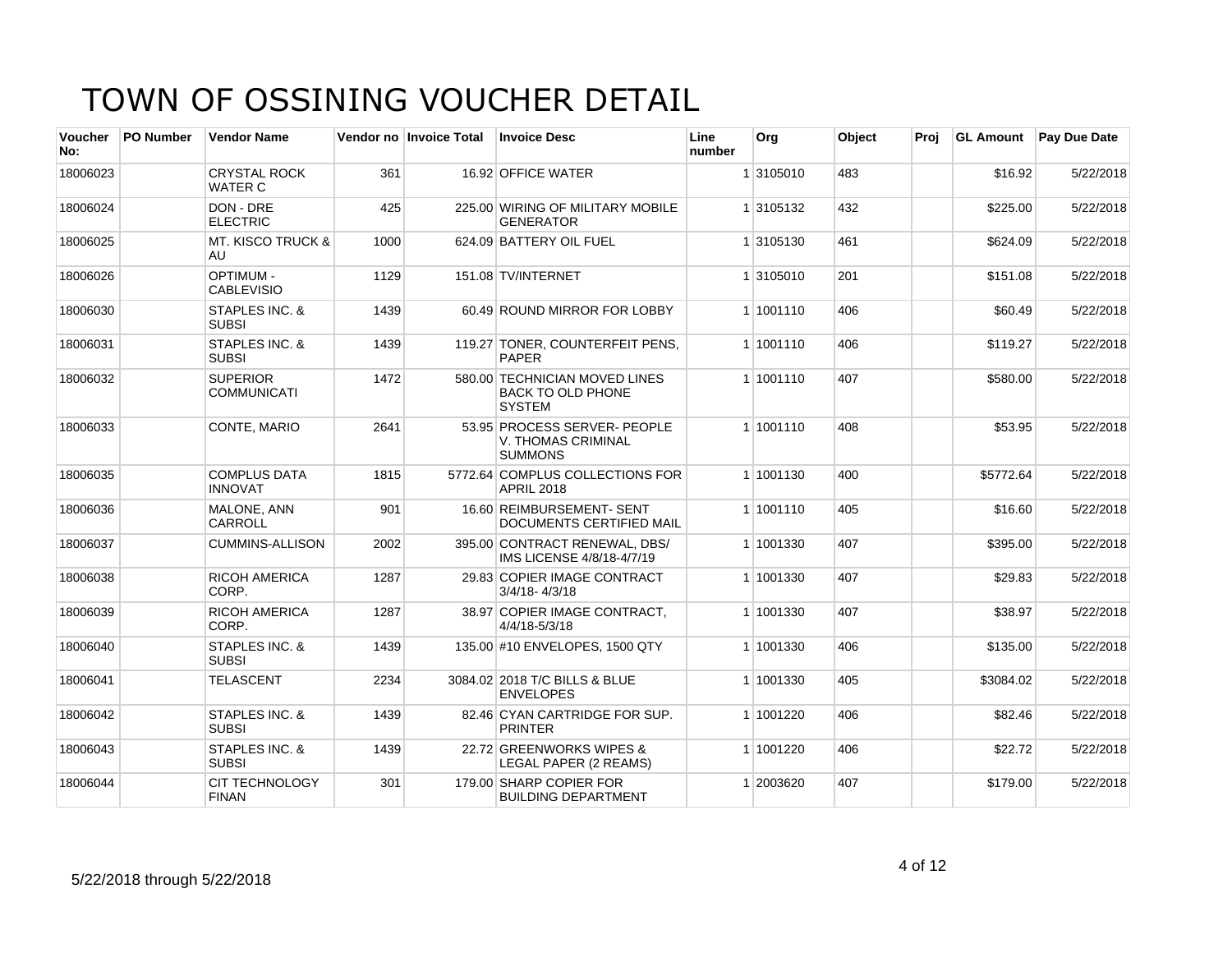| <b>Voucher</b><br>No: | <b>PO Number</b>  | <b>Vendor Name</b>                    |      | Vendor no Invoice Total | <b>Invoice Desc</b>                                      | Line<br>number | Org       | Object | Proi | <b>GL Amount</b> | Pay Due Date |
|-----------------------|-------------------|---------------------------------------|------|-------------------------|----------------------------------------------------------|----------------|-----------|--------|------|------------------|--------------|
| 18006045              |                   | CASTRO, CARLOS                        | 270  |                         | 51.90 SERVICE OF APPEARANCE<br>TICKET-FABBRI 549 NS ROAD |                | 1 2003620 | 408    |      | \$51.90          | 5/22/2018    |
| 18006046              |                   | <b>GM DIRECT</b><br><b>DISTRIBUTO</b> | 1795 |                         | 28.76 BREAD WIN                                          |                | 1 1006773 | 423    |      | \$28.76          | 5/22/2018    |
| 18006047              |                   | <b>GM DIRECT</b><br><b>DISTRIBUTO</b> | 1795 |                         | 22.04 BREAD WIN                                          |                | 1 1006773 | 423    |      | \$22.04          | 5/22/2018    |
| 18006048              |                   | <b>GM DIRECT</b><br><b>DISTRIBUTO</b> | 1795 |                         | 29.60 BREAD WIN                                          |                | 1 1006773 | 423    |      | \$29.60          | 5/22/2018    |
| 18006049              |                   | <b>STARTER FOOD</b><br>CORP. C        | 1441 |                         | 31.24 FOOD WIN                                           |                | 1 1006773 | 423    |      | \$31.24          | 5/22/2018    |
| 18006050              |                   | <b>STARTER FOOD</b><br>CORP. C        | 1441 |                         | 66.82 FOOD WIN                                           |                | 1 1006773 | 423    |      | \$66.82          | 5/22/2018    |
| 18006051              |                   | <b>STARTER FOOD</b><br>CORP. C        | 1441 |                         | 31.93 FOOD WIN                                           |                | 1 1006773 | 423    |      | \$31.93          | 5/22/2018    |
| 18006052              |                   | STARTER FOOD<br>CORP. C               | 1441 |                         | 27.33 FOOD WIN                                           |                | 1 1006773 | 423    |      | \$27.33          | 5/22/2018    |
| 18006053              |                   | <b>STARTER FOOD</b><br>CORP. C        | 1441 |                         | 100.88 FOOD WIN                                          |                | 1 1006773 | 423    |      | \$100.88         | 5/22/2018    |
| 18006054              |                   | PITNEY BOWES<br><b>GLOBAL</b>         | 1213 |                         | 362.49 LEASE CHARGES 3/1/18-<br>5/29/18                  |                | 1 1001110 | 405    |      | \$362.49         | 5/22/2018    |
| 18006055              |                   | <b>PARTNERS IN</b><br>SAFETY,I        | 1171 |                         | 65.00 SOLLA PRE-EMPLOYMENT<br>PHYSICAL 3/31/18           |                | 1 3109060 | 800    |      | \$65.00          | 5/22/2018    |
| 18006056              |                   | <b>GREATER</b><br><b>OSSINING TEL</b> | 604  |                         | 1150.00 GO TV SERVICES, APRIL 2018                       |                | 1 1001650 | 400    |      | \$575.00         | 5/22/2018    |
|                       |                   |                                       |      |                         |                                                          |                | 2 2001650 | 400    |      | \$575.00         | 5/22/2018    |
| 18006057              |                   | PACCHIANA, DEAN                       | 1155 |                         | 1111.50 WEBSITE SERVICES, 1/1/18-<br>3/31/18             |                | 1 1001650 | 402    |      | \$1111.50        | 5/22/2018    |
| 18006058              |                   | <b>PARTNERS IN</b><br>SAFETY,I        | 1171 |                         | 45.00 SOLLA PRE-EMPLOYMENT<br><b>DRUG SCREENING</b>      |                | 1 3109060 | 800    |      | \$45.00          | 5/22/2018    |
|                       | 18006059 20180028 | <b>DOLPH ROTFELD</b><br><b>ENGINE</b> | 422  |                         | 2500.00 PREPARATION OF MS4<br>REPORT FOR 2017-18         |                | 1 2008740 | 446    |      | \$2500.00        | 5/22/2018    |
| 18006060              |                   | DE LAGE LANDEN                        | 386  |                         | 380.00 COURT & SUPERVISORS<br>COPIERS, MAY 2018          |                | 1 1001110 | 407    |      | \$149.58         | 5/22/2018    |
|                       |                   |                                       |      |                         |                                                          |                | 2 1001620 | 407    |      | \$230.42         | 5/22/2018    |
| 18006063              |                   | <b>NYS EMPLOYEES</b><br><b>HEALTH</b> | 1713 |                         | 106671.88 JUNE 2018 MEDICAL BILL                         |                | 1 1009060 | 800    |      | \$53160.06       | 5/22/2018    |
|                       |                   |                                       |      |                         |                                                          |                | 2 2009060 | 800    |      | \$21591.55       | 5/22/2018    |
|                       |                   |                                       |      |                         |                                                          |                | 3 3109060 | 800    |      | \$35608.66       | 5/22/2018    |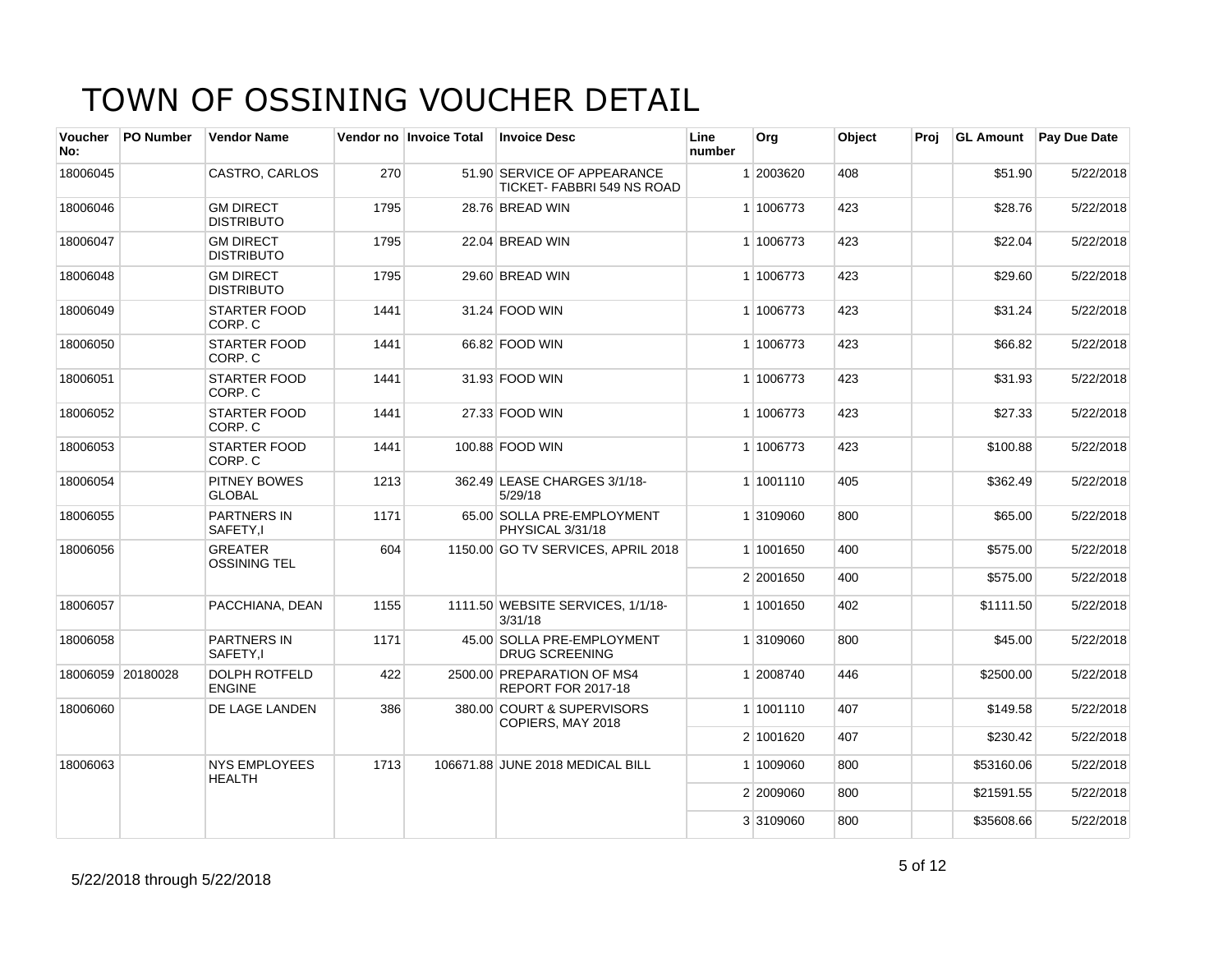| <b>Voucher</b><br>No: | <b>PO Number</b> | <b>Vendor Name</b>                    |      | Vendor no Invoice Total | <b>Invoice Desc</b>                            | Line<br>number | Org        | Object | Proi |            | <b>GL Amount</b> Pay Due Date |
|-----------------------|------------------|---------------------------------------|------|-------------------------|------------------------------------------------|----------------|------------|--------|------|------------|-------------------------------|
| 18006063              |                  | <b>NYS EMPLOYEES</b><br><b>HEALTH</b> | 1713 |                         | 106671.88 JUNE 2018 MEDICAL BILL               |                | 4 3209060  | 800    |      | -\$3688.39 | 5/22/2018                     |
| 18006064              |                  | <b>VILLAGE OF</b><br><b>OSSINING</b>  | 1607 |                         | 982.70 5/18 PROSECUTOR IMA                     |                | 1 1001420  | 520    |      | \$982.70   | 5/22/2018                     |
| 18006065              |                  | <b>VILLAGE OF</b><br><b>OSSINING</b>  | 1607 |                         | 41933.64 5/18 FIRE IMA                         |                | 1 6403410  | 520    |      | \$41933.64 | 5/22/2018                     |
| 18006066              |                  | <b>VILLAGE OF</b><br><b>OSSINING</b>  | 1607 |                         | 1788.35 5/18 1ST FLOOR RENT IMA                |                | 1 1001620  | 521    |      | \$1788.35  | 5/22/2018                     |
| 18006067              |                  | <b>VILLAGE OF</b><br>OSSINING         | 1607 |                         | 7674.02 5/18 3RD FLOOR RENT IMA                |                | 1 1001620  | 521    |      | \$7674.02  | 5/22/2018                     |
| 18006068              |                  | <b>VILLAGE OF</b><br><b>OSSINING</b>  | 1607 |                         | 33997.82 5/18 DATA PROCESSING IMA              |                | 1 1001680  | 520    |      | \$12397.80 | 5/22/2018                     |
|                       |                  |                                       |      |                         |                                                |                | 2 2001680  | 520    |      | \$8170.11  | 5/22/2018                     |
|                       |                  |                                       |      |                         |                                                |                | 3 3101680  | 520    |      | \$6938.36  | 5/22/2018                     |
|                       |                  |                                       |      |                         |                                                |                | 4 3201680  | 520    |      | \$577.31   | 5/22/2018                     |
|                       |                  |                                       |      |                         |                                                |                | 5 5001680  | 520    |      | \$221.74   | 5/22/2018                     |
|                       |                  |                                       |      |                         |                                                |                | 6 5101680  | 520    |      | \$156.24   | 5/22/2018                     |
|                       |                  |                                       |      |                         |                                                |                | 7 4501680  | 520    |      | \$1047.79  | 5/22/2018                     |
|                       |                  |                                       |      |                         |                                                |                | 8 6301680  | 520    |      | \$193.44   | 5/22/2018                     |
|                       |                  |                                       |      |                         |                                                |                | 9 6401680  | 520    |      | \$1558.03  | 5/22/2018                     |
|                       |                  |                                       |      |                         |                                                |                | 10 6501680 | 520    |      | \$1293.29  | 5/22/2018                     |
|                       |                  |                                       |      |                         |                                                |                | 11 6601680 | 520    |      | \$1443.71  | 5/22/2018                     |
| 18006069              |                  | <b>VILLAGE OF</b><br><b>OSSINING</b>  | 1607 |                         | 29368.36 5/18 RECREATION IMA                   |                | 1 2007310  | 520    |      | \$29368.36 | 5/22/2018                     |
| 18006070              |                  | <b>VILLAGE OF</b><br>OSSINING         | 1607 |                         | 2991.15 5/18 RECREATION RENT IMA               |                | 1 1006770  | 460    |      | \$2991.15  | 5/22/2018                     |
| 18006071              |                  | <b>VILLAGE OF</b><br><b>OSSINING</b>  | 1607 |                         | 4137.23 5/18 COURT ROOM RENT IMA               |                | 1 1001620  | 521    |      | \$4137.23  | 5/22/2018                     |
| 18006072              |                  | <b>VILLAGE OF</b><br><b>OSSINING</b>  | 1607 |                         | 1380.95 5/18 ARMORY RENT IMA                   |                | 1 2003620  | 521    |      | \$1380.95  | 5/22/2018                     |
| 18006073              |                  | <b>VILLAGE OF</b><br><b>OSSINING</b>  | 1607 |                         | 322.55 5/18 CONFERENCE ROOM<br><b>RENT IMA</b> |                | 1 1001620  | 521    |      | \$322.55   | 5/22/2018                     |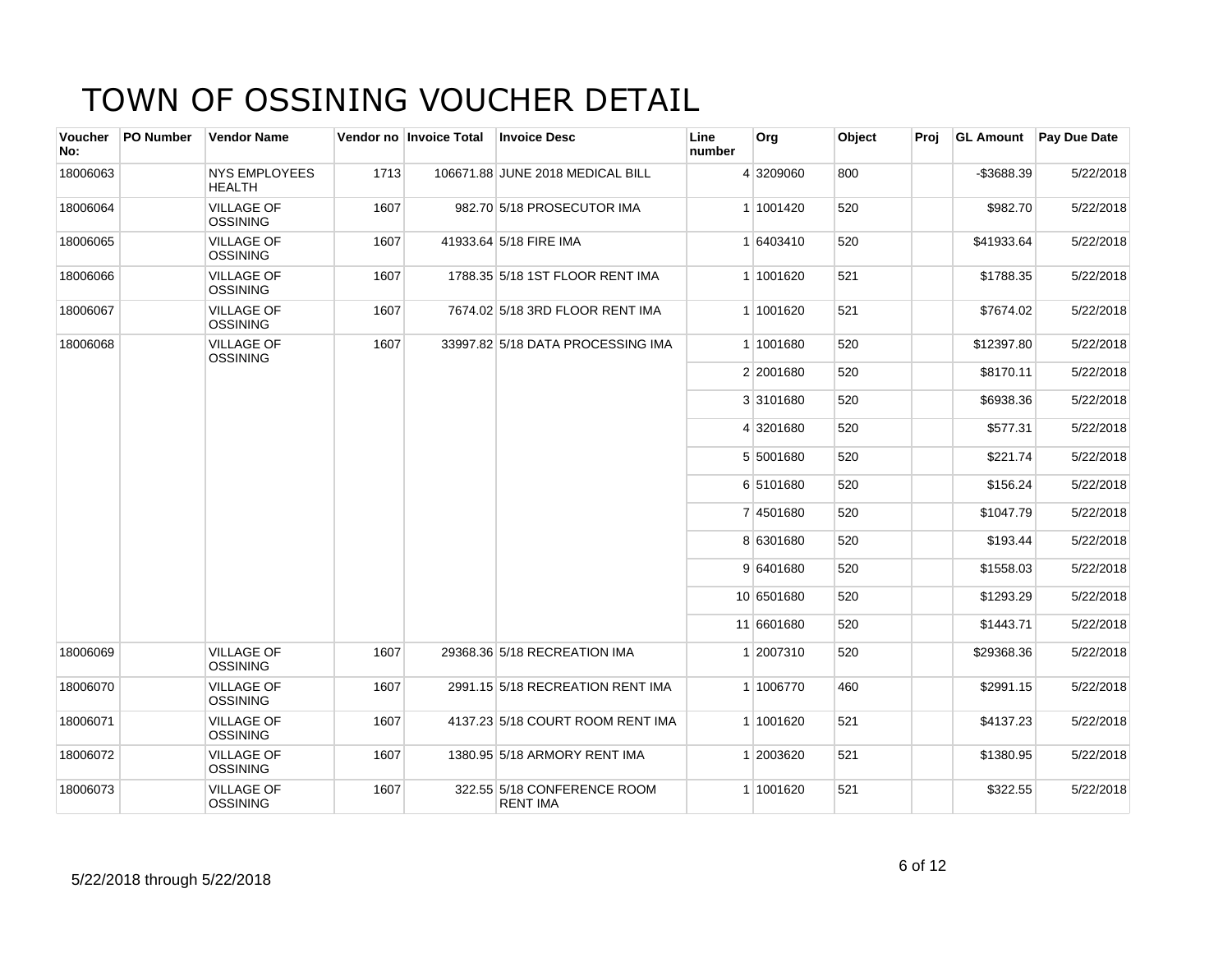| <b>Voucher</b><br>No: | <b>PO Number</b> | <b>Vendor Name</b>                    |      | Vendor no Invoice Total | <b>Invoice Desc</b>                              | Line<br>number | Org       | Object | Proj | <b>GL Amount</b> | <b>Pay Due Date</b> |
|-----------------------|------------------|---------------------------------------|------|-------------------------|--------------------------------------------------|----------------|-----------|--------|------|------------------|---------------------|
| 18006074              |                  | <b>VILLAGE OF</b><br><b>OSSINING</b>  | 1607 |                         | 7403.31 5/18 ENGINEERING IMA                     |                | 1 1001440 | 520    |      | \$370.17         | 5/22/2018           |
|                       |                  |                                       |      |                         |                                                  |                | 2 2001440 | 520    |      | \$6292.81        | 5/22/2018           |
|                       |                  |                                       |      |                         |                                                  |                | 3 4501440 | 520    |      | \$740.33         | 5/22/2018           |
| 18006075              |                  | <b>VILLAGE OF</b><br><b>OSSINING</b>  | 1607 |                         | 823095.42 POLICE IMA (JAN-MAY 2018)              |                | 1 2003120 | 520    |      | \$823095.42      | 5/22/2018           |
| 18006076              |                  | <b>XEROX FINANCIAL</b><br><b>SERV</b> | 1692 |                         | 126.78 SENIORS COPIER 4/3-5/2                    |                | 1 1006772 | 201    |      | \$126.78         | 5/22/2018           |
| 18006077              |                  | <b>NEOFUNDS BY</b><br><b>NEOPOST</b>  | 1028 |                         | 551.41 POSTAGE FOR 16 CROTON                     |                | 1 1001620 | 405    |      | \$551.41         | 5/22/2018           |
| 18006078              |                  | <b>VILLAGE OF</b><br><b>OSSINING</b>  | 1607 |                         | 3071.42 MARCH 2018 GAS CHARGES                   |                | 1 3208810 | 411    |      | \$479.83         | 5/22/2018           |
|                       |                  |                                       |      |                         |                                                  |                | 2 1006772 | 411    |      | \$508.71         | 5/22/2018           |
|                       |                  |                                       |      |                         |                                                  |                | 3 1007110 | 411    |      | \$535.09         | 5/22/2018           |
|                       |                  |                                       |      |                         |                                                  |                | 4 3105110 | 411    |      | \$1525.30        | 5/22/2018           |
|                       |                  |                                       |      |                         |                                                  |                | 5 2003620 | 411    |      | \$22.49          | 5/22/2018           |
| 18006079              |                  | <b>VILLAGE OF</b><br><b>OSSINING</b>  | 1607 |                         | 307.14 GAS USAGE CHARGES.<br><b>MARCH 2018</b>   |                | 1 3208810 | 411    |      | \$47.91          | 5/22/2018           |
|                       |                  |                                       |      |                         |                                                  |                | 2 1006772 | 411    |      | \$50.98          | 5/22/2018           |
|                       |                  |                                       |      |                         |                                                  |                | 3 2003620 | 411    |      | \$2.15           | 5/22/2018           |
|                       |                  |                                       |      |                         |                                                  |                | 4 1007110 | 411    |      | \$53.44          | 5/22/2018           |
|                       |                  |                                       |      |                         |                                                  |                | 5 3105110 | 411    |      | \$152.66         | 5/22/2018           |
| 18006080              |                  | <b>VILLAGE OF</b><br><b>OSSINING</b>  | 1607 |                         | 2964.83 DIESEL USAGE, MARCH 2018                 |                | 1 1007110 | 411    |      | \$369.99         | 5/22/2018           |
|                       |                  |                                       |      |                         |                                                  |                | 2 3105110 | 412    |      | \$2497.03        | 5/22/2018           |
|                       |                  |                                       |      |                         |                                                  |                | 3 3208810 | 411    |      | \$97.81          | 5/22/2018           |
| 18006081              |                  | <b>VILLAGE OF</b><br><b>OSSINING</b>  | 1607 |                         | 296.48 DIESEL USAGE CHARGE,<br><b>MARCH 2018</b> |                | 1 1007110 | 411    |      | \$37.06          | 5/22/2018           |
|                       |                  |                                       |      |                         |                                                  |                | 2 3105110 | 412    |      | \$249.65         | 5/22/2018           |
|                       |                  |                                       |      |                         |                                                  |                | 3 3208810 | 411    |      | \$9.77           | 5/22/2018           |
| 18006082              |                  | <b>VILLAGE OF</b><br><b>OSSINING</b>  | 1607 |                         | 1830.30 APRIL 2018 GAS CHARGES                   |                | 1 3208810 | 411    |      | \$276.71         | 5/22/2018           |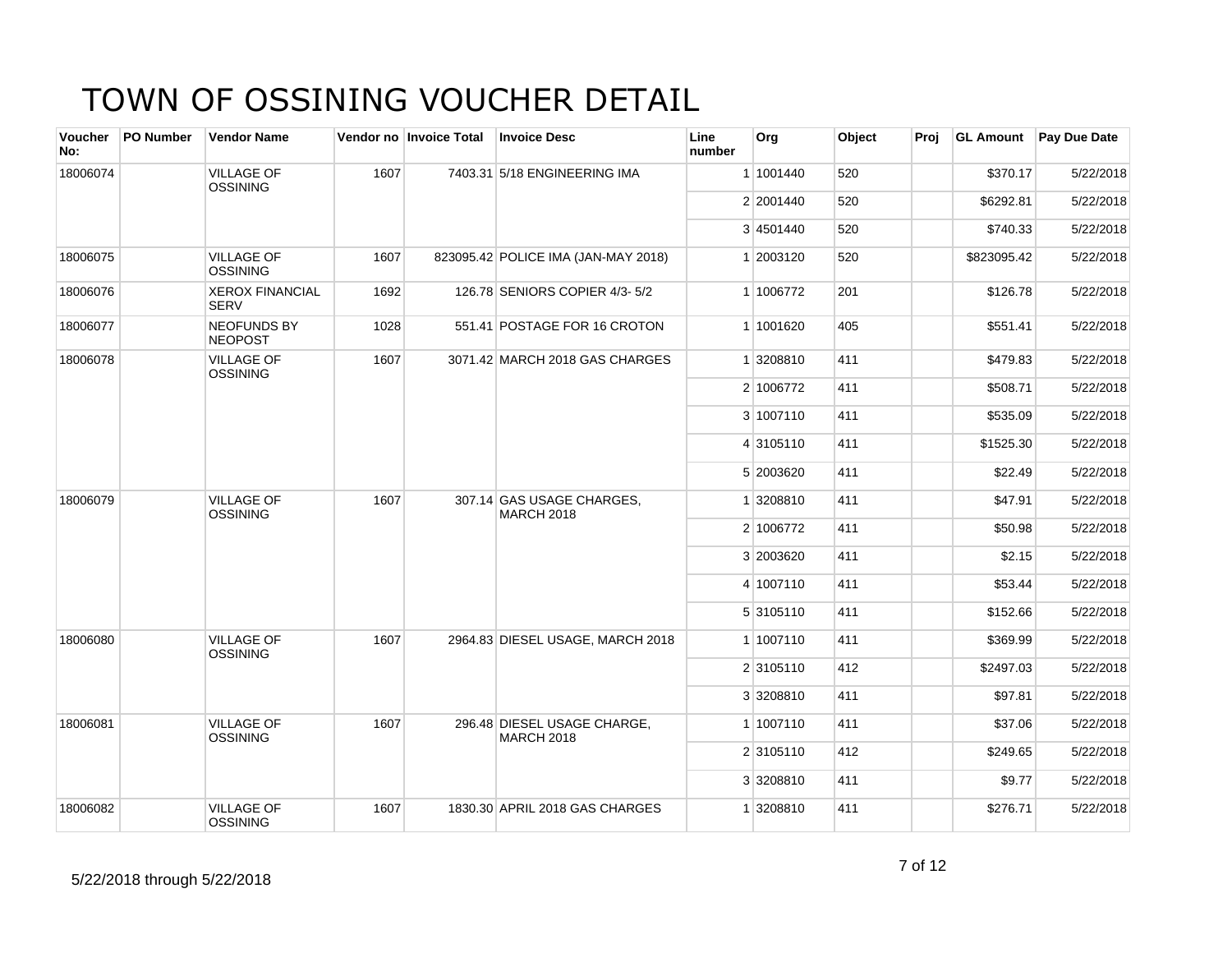| <b>Voucher</b><br>No: | <b>PO Number</b> | <b>Vendor Name</b>                        |      | Vendor no Invoice Total | <b>Invoice Desc</b>                                    | Line<br>number | Org       | Object | Proj |           | <b>GL Amount</b> Pay Due Date |
|-----------------------|------------------|-------------------------------------------|------|-------------------------|--------------------------------------------------------|----------------|-----------|--------|------|-----------|-------------------------------|
| 18006082              |                  | <b>VILLAGE OF</b><br><b>OSSINING</b>      | 1607 |                         | 1830.30 APRIL 2018 GAS CHARGES                         |                | 2 1006772 | 411    |      | \$471.89  | 5/22/2018                     |
|                       |                  |                                           |      |                         |                                                        |                | 3 1007110 | 411    |      | \$259.15  | 5/22/2018                     |
|                       |                  |                                           |      |                         |                                                        |                | 4 3105110 | 411    |      | \$768.12  | 5/22/2018                     |
|                       |                  |                                           |      |                         |                                                        |                | 5 2003620 | 411    |      | \$54.43   | 5/22/2018                     |
| 18006083              |                  | <b>VILLAGE OF</b><br><b>OSSINING</b>      | 1607 |                         | 183.03 GAS USAGE CHARGES, APRIL<br>2018                |                | 1 3208810 | 411    |      | \$27.45   | 5/22/2018                     |
|                       |                  |                                           |      |                         |                                                        |                | 2 1006772 | 411    |      | \$47.22   | 5/22/2018                     |
|                       |                  |                                           |      |                         |                                                        |                | 3 2003620 | 411    |      | \$5.49    | 5/22/2018                     |
|                       |                  |                                           |      |                         |                                                        |                | 4 1007110 | 411    |      | \$25.62   | 5/22/2018                     |
|                       |                  |                                           |      |                         |                                                        |                | 5 3105110 | 411    |      | \$77.25   | 5/22/2018                     |
| 18006084              |                  | <b>VILLAGE OF</b><br><b>OSSINING</b>      | 1607 |                         | 2244.82 DIESEL USAGE, APRIL 2018                       |                | 1 1007110 | 411    |      | \$535.95  | 5/22/2018                     |
|                       |                  |                                           |      |                         |                                                        |                | 2 3105110 | 412    |      | \$1599.20 | 5/22/2018                     |
|                       |                  |                                           |      |                         |                                                        |                | 3 3208810 | 411    |      | \$109.67  | 5/22/2018                     |
| 18006085              |                  | <b>VILLAGE OF</b><br><b>OSSINING</b>      | 1607 |                         | 224.48 DIESEL USAGE CHARGE,<br><b>APRIL 2018</b>       |                | 1 1007110 | 411    |      | \$53.43   | 5/22/2018                     |
|                       |                  |                                           |      |                         |                                                        |                | 2 3105110 | 412    |      | \$159.83  | 5/22/2018                     |
|                       |                  |                                           |      |                         |                                                        |                | 3 3208810 | 411    |      | \$11.22   | 5/22/2018                     |
| 18006086              |                  | <b>VERIZON</b>                            | 1599 |                         | 168.30 CLAC PHONE & INTERNET, 5/1<br>$-5/31$           |                | 1 1007110 | 402    |      | \$168.30  | 5/22/2018                     |
| 18006087              |                  | <b>OPTIMUM -</b><br><b>CABLEVISIO</b>     | 1129 |                         | 40.48 RYDER PARK PHONE &<br><b>INTERNET, 5/8 - 6/7</b> |                | 1 1007110 | 402    |      | \$40.48   | 5/22/2018                     |
| 18006088              |                  | <b>SUSTAINABLE</b><br><b>WESTCHES</b>     | 1476 |                         | 4590.00 ZEV GRANT--SERVICES AT<br>ENGEL, CEDAR LANE &  |                | 1 3707110 | 200    | 5203 | \$1530.00 | 5/22/2018                     |
|                       |                  |                                           |      |                         | <b>RYDER</b>                                           |                | 2 3707110 | 200    | 5204 | \$1530.00 | 5/22/2018                     |
|                       |                  |                                           |      |                         |                                                        |                | 3 3707110 | 200    | 5206 | \$1530.00 | 5/22/2018                     |
| 18006089              |                  | <b>TRAFFIC LANE</b><br><b>CLOSURE</b>     | 1538 |                         | 986.20 PARKS DEPARTMENT<br><b>TRAFFIC BARRICADES</b>   |                | 1 1007110 | 485    |      | \$986.20  | 5/22/2018                     |
| 18006090              |                  | <b>RIM PLUMBING &amp;</b><br><b>HEATI</b> | 1290 |                         | 214.65 PLUMBING SUPPLIES FOR<br><b>ENGEL PARK</b>      |                | 1 1007110 | 485    |      | \$214.65  | 5/22/2018                     |
| 18006091              |                  | <b>RIM PLUMBING &amp;</b><br><b>HEATI</b> | 1290 |                         | 1.50 PLUMBING SUPPLIES FOR<br><b>ENGEL PARK</b>        |                | 1 1007110 | 485    |      | \$1.50    | 5/22/2018                     |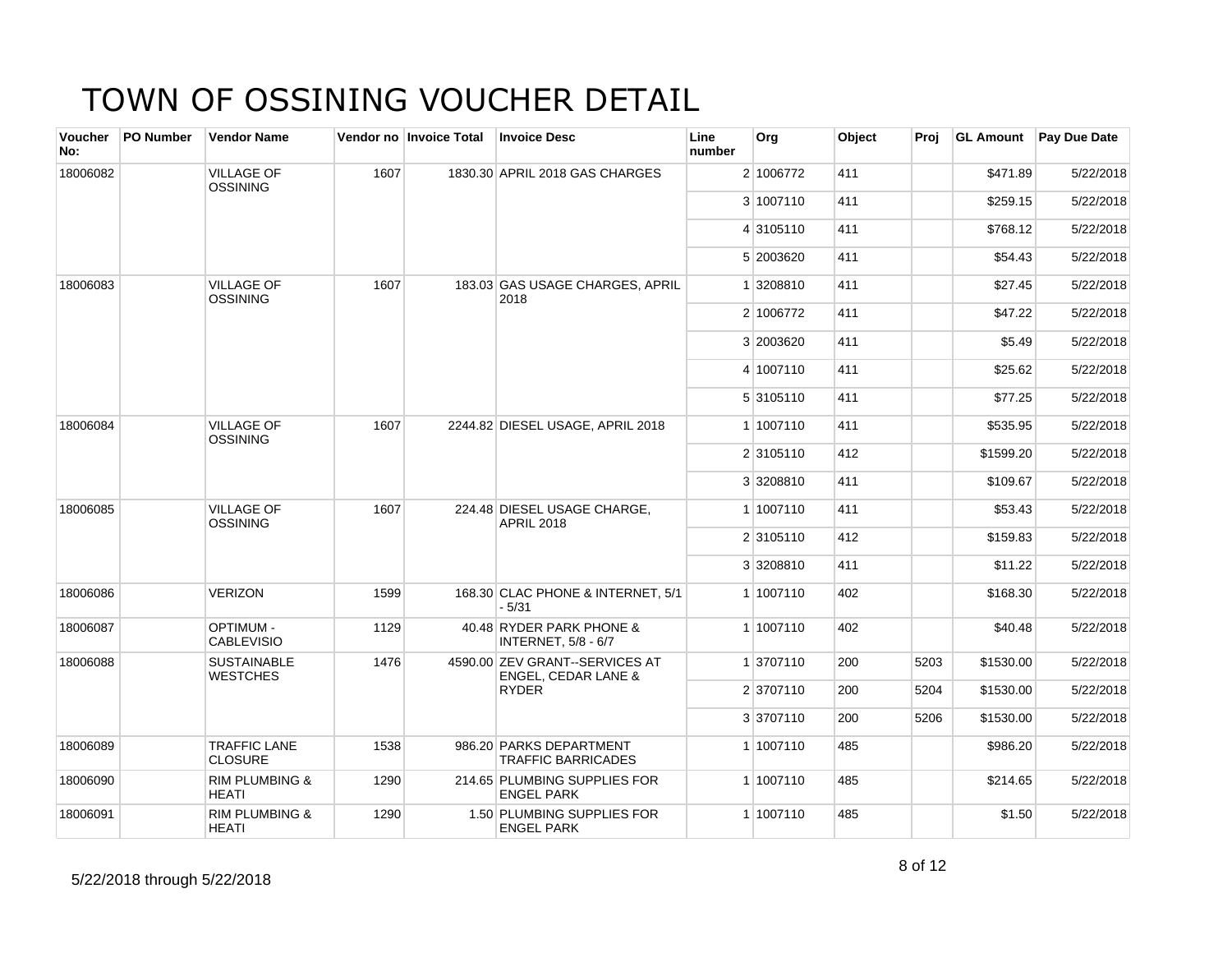| Voucher<br>No: | <b>PO Number</b> | <b>Vendor Name</b>                        |      | Vendor no Invoice Total | <b>Invoice Desc</b>                                        | Line<br>number | Org       | Object | Proj |              | <b>GL Amount</b> Pay Due Date |
|----------------|------------------|-------------------------------------------|------|-------------------------|------------------------------------------------------------|----------------|-----------|--------|------|--------------|-------------------------------|
| 18006092       |                  | <b>RIM PLUMBING &amp;</b><br><b>HEATI</b> | 1290 |                         | 6.10 PLUMBING SUPPLIES FOR<br><b>ENGEL PARK</b>            |                | 1 1007110 | 485    |      | \$6.10       | 5/22/2018                     |
| 18006093       |                  | <b>RIM PLUMBING &amp;</b><br><b>HEATI</b> | 1290 |                         | 27.60 PLUMBING SUPPLIES FOR<br><b>ENGEL PARK</b>           |                | 1 1007110 | 485    |      | \$27.60      | 5/22/2018                     |
| 18006094       |                  | <b>RIM PLUMBING &amp;</b><br><b>HEATI</b> | 1290 |                         | 51.85 PLUMBING SUPPLIES FOR<br>PARKS DEPT.                 |                | 1 1007110 | 485    |      | \$51.85      | 5/22/2018                     |
| 18006095       |                  | <b>RIM PLUMBING &amp;</b><br><b>HEATI</b> | 1290 |                         | 113.60 PLUMBING SUPPLIES FOR<br>PARKS DEPT.                |                | 1 1007110 | 485    |      | \$113.60     | 5/22/2018                     |
| 18006096       |                  | <b>RIM PLUMBING &amp;</b><br><b>HEATI</b> | 1290 |                         | 12.95 PLUMBING SUPPLIES FOR<br>PARKS DEPT.                 |                | 1 1007110 | 485    |      | \$12.95      | 5/22/2018                     |
| 18006097       |                  | <b>RIM PLUMBING &amp;</b><br><b>HEATI</b> | 1290 |                         | 50.65 PLUMBING SUPPLIES FOR<br>PARKS DEPT.                 |                | 1 1007110 | 485    |      | \$50.65      | 5/22/2018                     |
| 18006098       |                  | <b>MT. KISCO TRUCK &amp;</b><br>AU        | 1000 |                         | 272.64 SUPPLIES FOR PARKS<br><b>EQUIPMENT TRAILER</b>      |                | 1 1007110 | 455    |      | \$272.64     | 5/22/2018                     |
| 18006099       |                  | <b>NY POWER</b><br><b>AUTHORITY</b>       | 1783 |                         | 8406.37 ELECTRICITY BILL, APRIL<br>2018                    |                | 1 1007112 | 403    |      | \$189.38     | 5/22/2018                     |
|                |                  |                                           |      |                         |                                                            |                | 2 1007110 | 403    |      | \$3046.02    | 5/22/2018                     |
|                |                  |                                           |      |                         |                                                            |                | 3 3208810 | 403    |      | \$128.57     | 5/22/2018                     |
|                |                  |                                           |      |                         |                                                            |                | 4 4508120 | 403    |      | \$1866.35    | 5/22/2018                     |
|                |                  |                                           |      |                         |                                                            |                | 5 3105132 | 403    |      | \$320.88     | 5/22/2018                     |
|                |                  |                                           |      |                         |                                                            |                | 6 3105010 | 403    |      | \$377.54     | 5/22/2018                     |
|                |                  |                                           |      |                         |                                                            |                | 7 6305182 | 403    |      | \$2678.89    | 5/22/2018                     |
|                |                  |                                           |      |                         |                                                            |                | 8 6305182 | 403    |      | $-$ \$201.26 | 5/22/2018                     |
| 18006100       |                  | <b>SPORT SUPPLY</b><br>GROUP /            | 1433 |                         | 1568.13 17 DOZEN YELLOW<br><b>SOFTBALLS &amp; SHIPPING</b> |                | 1 1007310 | 400    |      | \$1568.13    | 5/22/2018                     |
| 18006101       |                  | <b>SITEONE</b>                            | 2024 |                         | 458.58 SUPPLIES FOR PARKS DEPT.                            |                | 1 1007110 | 485    |      | \$458.58     | 5/22/2018                     |
| 18006103       |                  | GRAINGER, INC.                            | 600  |                         | 638.88 POP-UP TENT FOR EARTH<br><b>DAY</b>                 |                | 1 1007110 | 485    |      | \$638.88     | 5/22/2018                     |
| 18006104       |                  | <b>POGACT</b><br><b>EXCAVATING IN</b>     | 1223 |                         | 80.00 TOPSOIL FOR ENGEL PARK                               |                | 1 1007110 | 485    |      | \$80.00      | 5/22/2018                     |
| 18006105       |                  | <b>POGACT</b><br><b>EXCAVATING IN</b>     | 1223 |                         | 160.00 TOPSOIL FOR GERLACH<br><b>PARK</b>                  |                | 1 1007110 | 485    |      | \$160.00     | 5/22/2018                     |
| 18006107       |                  | <b>POGACT</b><br><b>EXCAVATING IN</b>     | 1223 |                         | 180.00 TOPSOIL & FILL FOR ENGEL<br><b>PARK</b>             |                | 1 1007110 | 485    |      | \$180.00     | 5/22/2018                     |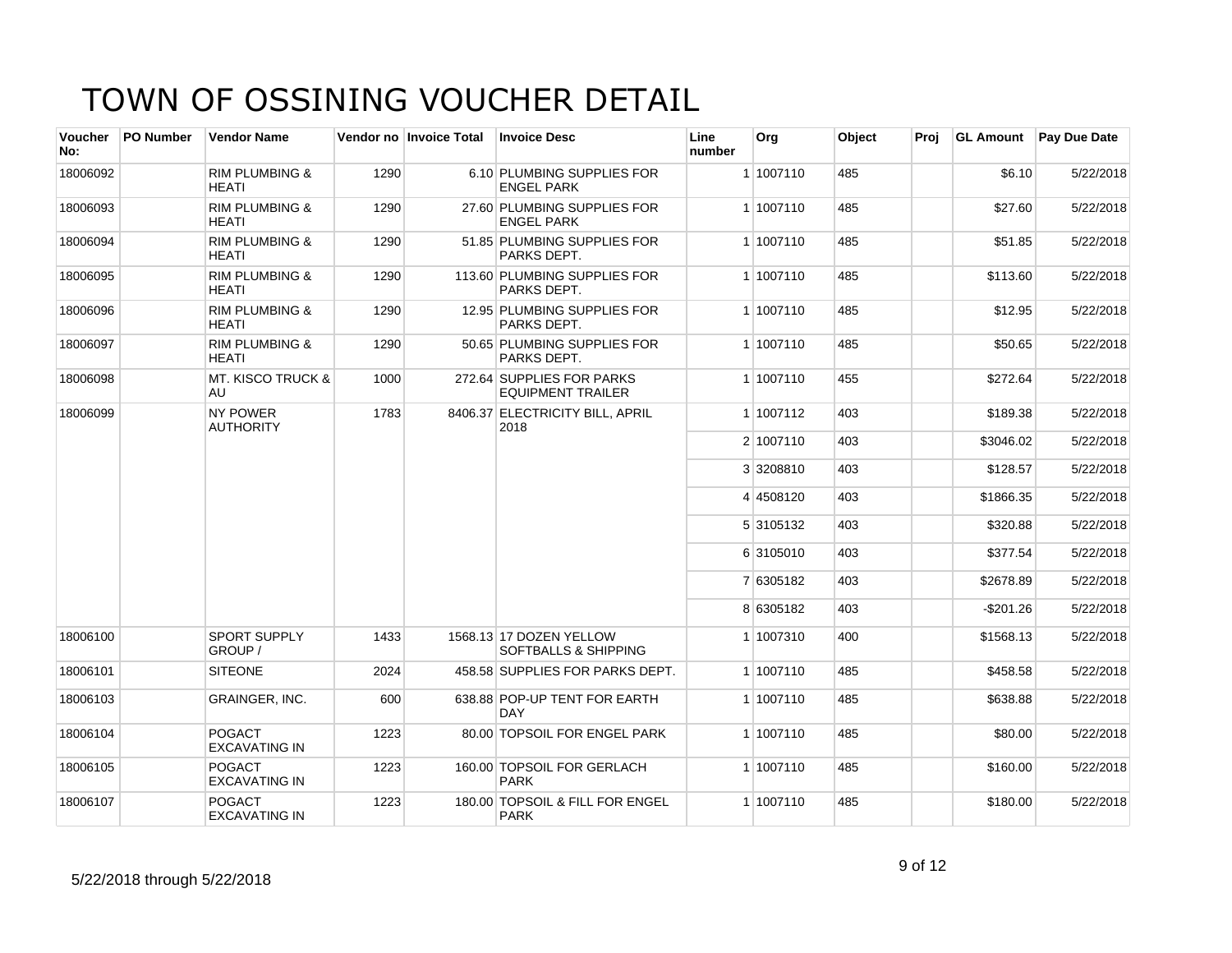| Voucher<br>No: | <b>PO Number</b> | <b>Vendor Name</b>                    |      | Vendor no Invoice Total | <b>Invoice Desc</b>                                        | Line<br>number | Org        | Object | Proj |            | GL Amount Pay Due Date |
|----------------|------------------|---------------------------------------|------|-------------------------|------------------------------------------------------------|----------------|------------|--------|------|------------|------------------------|
| 18006108       |                  | <b>POGACT</b><br><b>EXCAVATING IN</b> | 1223 |                         | 160.00 TOPSOIL FOR ENGEL PARK                              |                | 1 1007110  | 485    |      | \$160.00   | 5/22/2018              |
| 18006109       |                  | <b>O'CONNOR DAVIES</b><br><b>LLP</b>  | 1119 |                         | 25500.00 AUDIT OF 2017 TOWN<br>FINANCES, 50%               |                | 1 1001320  | 450    |      | \$9519.15  | 5/22/2018              |
|                |                  |                                       |      |                         |                                                            |                | 2 2001320  | 450    |      | \$5428.95  | 5/22/2018              |
|                |                  |                                       |      |                         |                                                            |                | 3 3101320  | 450    |      | \$5408.55  | 5/22/2018              |
|                |                  |                                       |      |                         |                                                            |                | 4 3201320  | 450    |      | \$469.20   | 5/22/2018              |
|                |                  |                                       |      |                         |                                                            |                | 5 4501320  | 450    |      | \$657.90   | 5/22/2018              |
|                |                  |                                       |      |                         |                                                            |                | 6 5001320  | 450    |      | \$89.25    | 5/22/2018              |
|                |                  |                                       |      |                         |                                                            |                | 7 5101320  | 450    |      | \$91.80    | 5/22/2018              |
|                |                  |                                       |      |                         |                                                            |                | 8 6301320  | 450    |      | \$142.80   | 5/22/2018              |
|                |                  |                                       |      |                         |                                                            |                | 9 6401320  | 450    |      | \$1127.10  | 5/22/2018              |
|                |                  |                                       |      |                         |                                                            |                | 10 6501320 | 450    |      | \$928.20   | 5/22/2018              |
|                |                  |                                       |      |                         |                                                            |                | 11 6601320 | 450    |      | \$1637.10  | 5/22/2018              |
| 18006111       |                  | ALL-WELD<br>PRODUCTS, C               | 43   |                         | 30.00 ACCT #01285, RENTAL OF<br>RYDER SHOP TANKS           |                | 1 1007110  | 485    |      | \$30.00    | 5/22/2018              |
| 18006113       |                  | <b>NYS INDUSTRIES</b><br>FOR T        | 1100 |                         | 1231.00 BATHROOM SUPPLIES FOR<br>PARKS DEPT.               |                | 1 1007110  | 485    |      | \$1231.00  | 5/22/2018              |
| 18006116       |                  | CITY CARTING, INC.                    | 2687 |                         | 110.00 DUMP DEBRIS/GARBAGE<br>FROM RYDER LOT               |                | 1 1007110  | 485    |      | \$110.00   | 5/22/2018              |
| 18006117       |                  | <b>GRAPHIC DESIGN</b>                 | 2243 |                         | 190.00 SCORE CARDS FOR<br><b>SOFTBALL TEAM</b>             |                | 1 1007310  | 400    |      | \$190.00   | 5/22/2018              |
| 18006141       |                  | <b>ARCO CLEANING</b>                  | 76   |                         | 525.00 CLEANING - COURT HOUSE                              |                | 1 1001110  | 407    |      | \$525.00   | 5/22/2018              |
| 18006147       |                  | <b>CORELOGIC</b>                      | 339  |                         | 32454.38 REFUND OF OVERPAYMENTS<br>OF 2018 TOWN/COUNTY TAX |                | 1 100      | 0690   |      | \$32454.38 | 5/22/2018              |
| 18006150       |                  | LERETA CORP.                          | 837  |                         | 7872.56 REFUND OF OVERPAYMENTS<br>OF TOWN/COUNTY TAX       |                | 1 100      | 0690   |      | \$7872.56  | 5/22/2018              |
| 18006151       |                  | HUNG, MEI-LY                          | 2587 |                         | 33.54 REFUND OF OVERPAYMENT<br>O TOWN/COUNTY TAX           |                | 1 100      | 0690   |      | \$33.54    | 5/22/2018              |
| 18006155       |                  | HOOPER, JOHN P.                       | 2560 |                         | 5093.86 REFUND OF OVERPAYMENT<br>OF TOWN/COUNTY TAX        |                | 1 100      | 0692   |      | \$5093.86  | 5/22/2018              |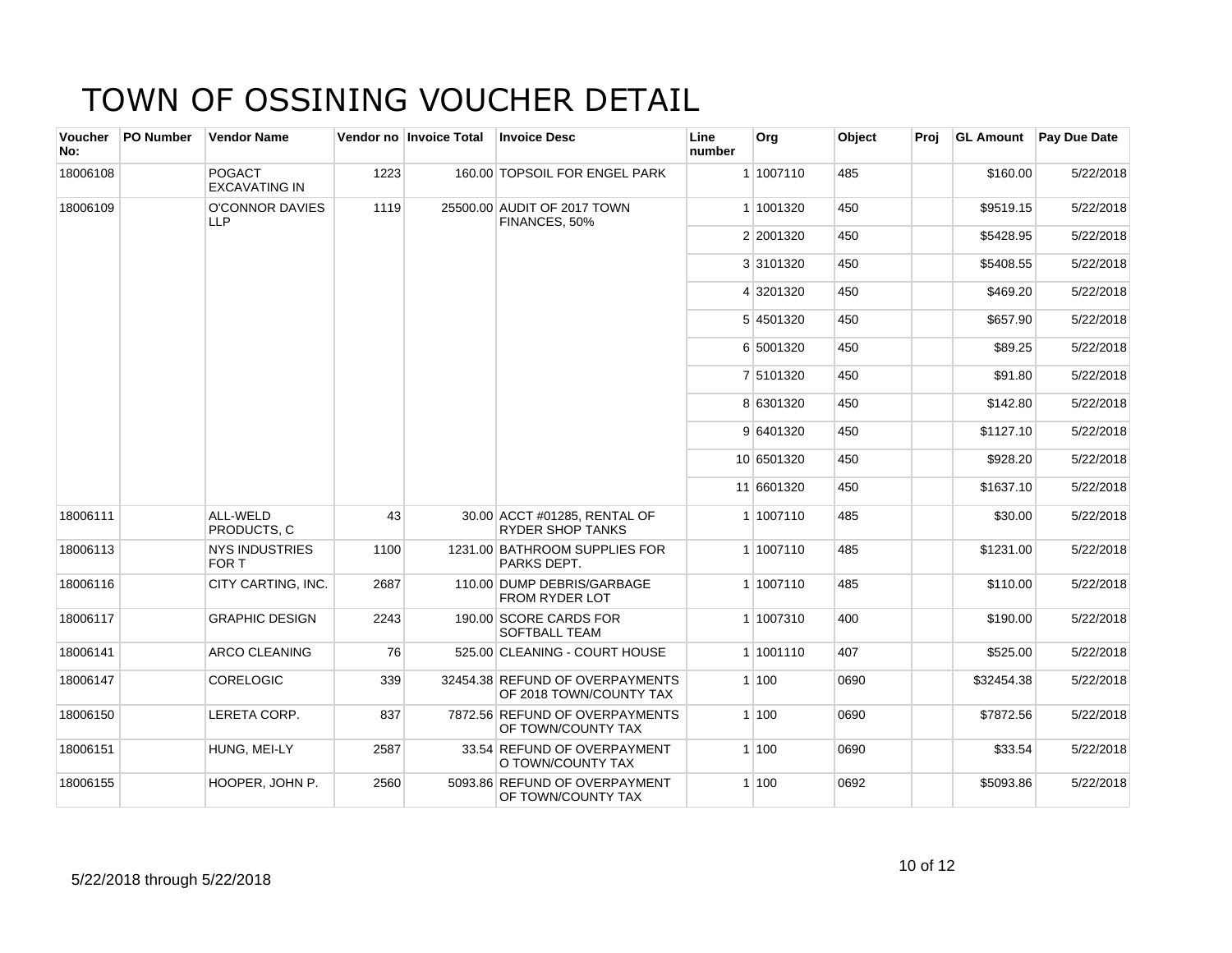| <b>Voucher</b><br>No: | <b>PO Number</b> | <b>Vendor Name</b>                    |      | Vendor no Invoice Total | <b>Invoice Desc</b>                                  | Line<br>number | Org       | Object | Proj | <b>GL Amount</b> | Pay Due Date |
|-----------------------|------------------|---------------------------------------|------|-------------------------|------------------------------------------------------|----------------|-----------|--------|------|------------------|--------------|
| 18006157              |                  | <b>WELLS FARGO</b><br><b>HOME MOR</b> | 1629 |                         | 42081.77 REFUND OF OVERPAYMENT<br>OF TOWN/COUNTY TAX |                | 1100      | 0690   |      | \$42081.77       | 5/22/2018    |
| 18006159              |                  | <b>COOPER, DOUGLAS</b>                | 2694 |                         | 54.00 REIMBURSEMENT FOR TAXI<br><b>COUPONS</b>       |                | 1 1000201 | 2781   |      | \$54.00          | 5/22/2018    |
| 18006163              |                  | YELLOW JUG CORP                       | 2695 |                         | 196.38 REFUND OF OVERPAYMENT<br>OF TOWN/COUNTY TAX   |                | 1100      | 0690   |      | \$196.38         | 5/22/2018    |
| 18006165              |                  | CON EDISON CO OF<br>NY.               | 2696 |                         | 78.74 REFUND OF OVERPAYMENT<br>OF TOWN/COUNTY TAX    |                | 1100      | 0690   |      | \$78.74          | 5/22/2018    |
| 18006166              |                  | <b>JF REALTY CORP</b>                 | 2697 |                         | 115.83 REFUND OF OVERPAYMENT<br>OF TOWN/COUNTY TAX   |                | 1100      | 0690   |      | \$115.83         | 5/22/2018    |
| 18006167              |                  | LORENZ, JOSEPH                        | 2698 |                         | 2226.67 REFUND OF OVERPAYMENT<br>OF TOWN/COUNTY TAX  |                | 1100      | 0690   |      | \$2226.67        | 5/22/2018    |
| 18006168              |                  | LORENZ, JOSEPH                        | 2698 |                         | 2334.34 REFUND OF OVERPAYMENT<br>OF TOWN/COUNTY TAX  |                | 1 100     | 0690   |      | \$2334.34        | 5/22/2018    |
| 18006169              |                  | <b>GEORGE R. VANDE</b>                | 2699 |                         | 4006.03 REFUND OF OVERPAYMENT<br>OF TOWN/COUNTY TAX  |                | 1100      | 0690   |      | \$4006.03        | 5/22/2018    |
| 18006170              |                  | HOCHFELDER.<br>JOHN M.                | 2700 |                         | 127.29 REFUND OF OVERPAYMENT<br>OF TOWN/COUNTY TAX   |                | 1100      | 0690   |      | \$127.29         | 5/22/2018    |
| 18006171              |                  | <b>FREDERICK P.</b><br><b>CLARK A</b> | 541  |                         | 451.50 CONSULTING SERVICES - 72B<br>HAWKES AVE.      |                | 1 3303042 | 0065   |      | \$451.50         | 5/22/2018    |
| 18006172              |                  | <b>SILVERBERG</b><br><b>ZALANTIS.</b> | 1404 |                         | 2916.00 RIVER KNOLL, STONY LODGE<br>- REZONE         |                | 3303039   | 0065   |      | \$2916.00        | 5/22/2018    |
| 18006173              |                  | <b>SILVERBERG</b><br><b>ZALANTIS.</b> | 1404 |                         | 54.00 ARTIS SENIOR LIVING                            |                | 3303032   | 0065   |      | \$54.00          | 5/22/2018    |
| 18006174              |                  | <b>SILVERBERG</b><br>ZALANTIS,        | 1404 |                         | 108.00 RINALDI SUBDIVISION                           |                | 3303044   | 0065   |      | \$108.00         | 5/22/2018    |
| 18006175              |                  | <b>SILVERBERG</b><br>ZALANTIS,        | 1404 |                         | 324.00 RAYFORD DAVERNE ARB                           |                | 1 3303043 | 0065   |      | \$324.00         | 5/22/2018    |
| 18006176              |                  | <b>SILVERBERG</b><br>ZALANTIS,        | 1404 |                         | 52.00 POLZELLA - 72A HAWKES<br><b>AVENUE</b>         |                | 3303042   | 0065   |      | \$52.00          | 5/22/2018    |
| Total                 |                  |                                       |      |                         |                                                      |                |           |        |      | 1302791.68       |              |

| <b>Fund</b> | <b>Total</b> |
|-------------|--------------|
| 100         | 219490.78    |
| 200         | 899018.61    |
| 310         | 61540.66     |